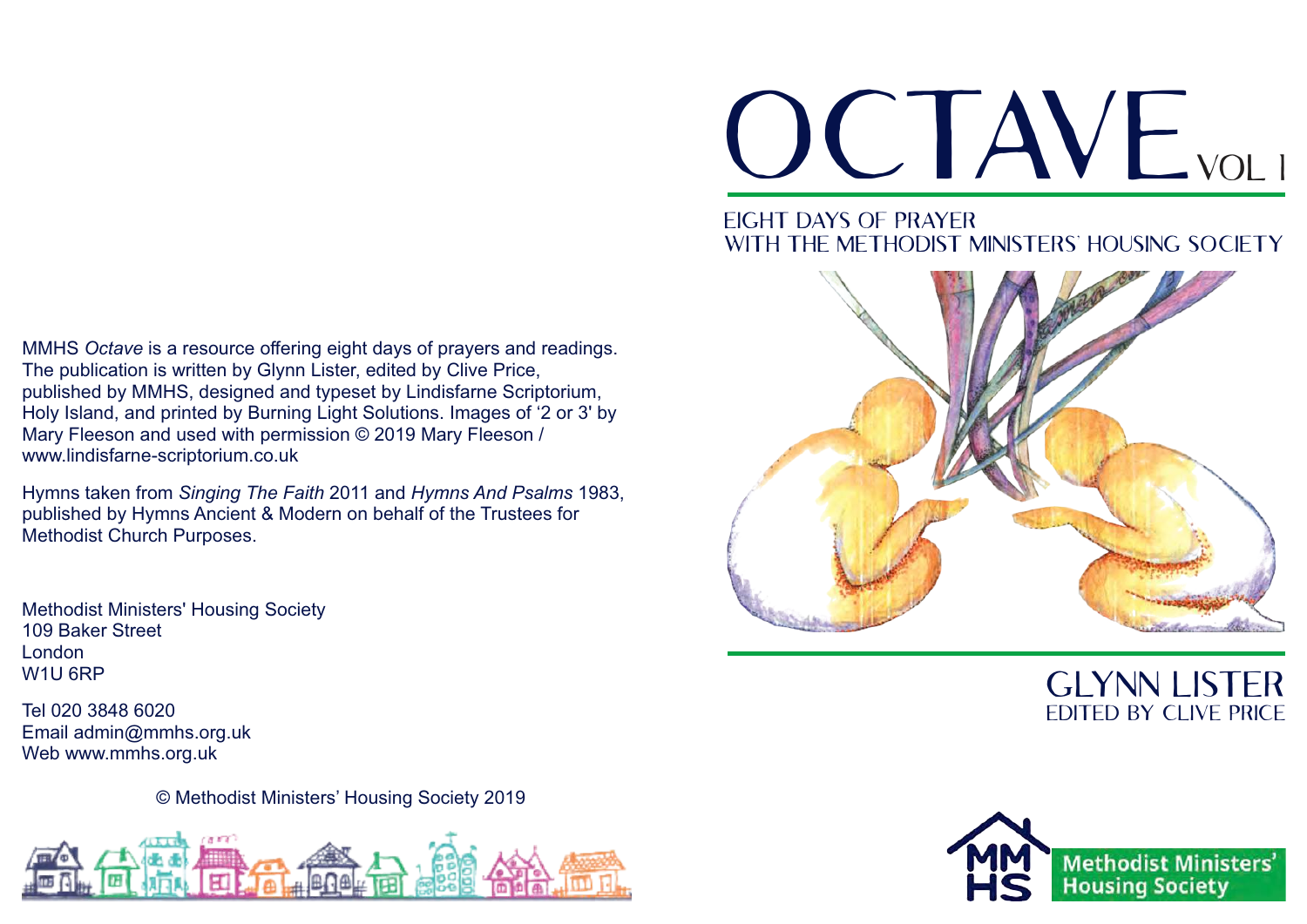



#### Director *Deuteronomy* 10.10-20, Amos 0.14-10, Readings *Deuteronomy 16:18-20, Amos 5:14-15, 21-24*

For all to be housed there need to be enough houses and flats. As our population increases, so the need increases. This calls for a mixture of technology, public policy and determination in making choices about what<br>. to build and where to build.

> In this version, we obtain the same temperature for  $\mathcal{E}$ each of our own eight days – a reading, a prayer

Spend as little or as long a time on *Octave* as you feel is necessary. Prayer is all about letting your

mind wander in the presence of God.

#### **PRAYER**

 $T_{\text{max}}$  is the idea behind such an approximate in the intervalse in the intervalse in the intervalse in the intervalse in the intervalse in the intervalse in the intervalse in the intervalse in the intervalse in the int breating God, we pray for our and the same for the disp<br>Government, that it may always  $\mu$  forward to give all **Rights for the weak**  $\sim$  you can spend more to p Creating God, we pray for our seek the way forward to give all a home.

We pray for civil servants as they find the most efficient ways.

Orianan)<br>مون**ه ال**حدا و المقطعة المقطعة المقطعة We pray for councillors and local Singing the Singing the reading the reading the reading the reading the value of  $\mathbb{R}$  $\frac{1}{2}$  in their cross and make  $\frac{1}{2}$  Graham. authorities, that they may be alive to the needs in their area and make the right decisions.

We pray for house builders, housing stock in good repair. In the latter and finish somewhere. If you get  $\mathsf F$ lost in the middle, that's fine, too. for craftsmen and all who keep

Amen

#### **HYMN**

Land for the dispossesed

y lot wat a to give all **v** Voices to plead the cause

Of those who can't speak

*(Graham Kendrick b.1950 Singing the Faith 693)*

**Figure 19 and to look up the whole way Music.**<br> *C Make Way Music.* hymn and that www.grahamkendrick.co.uk *Graham Kendrick 1993*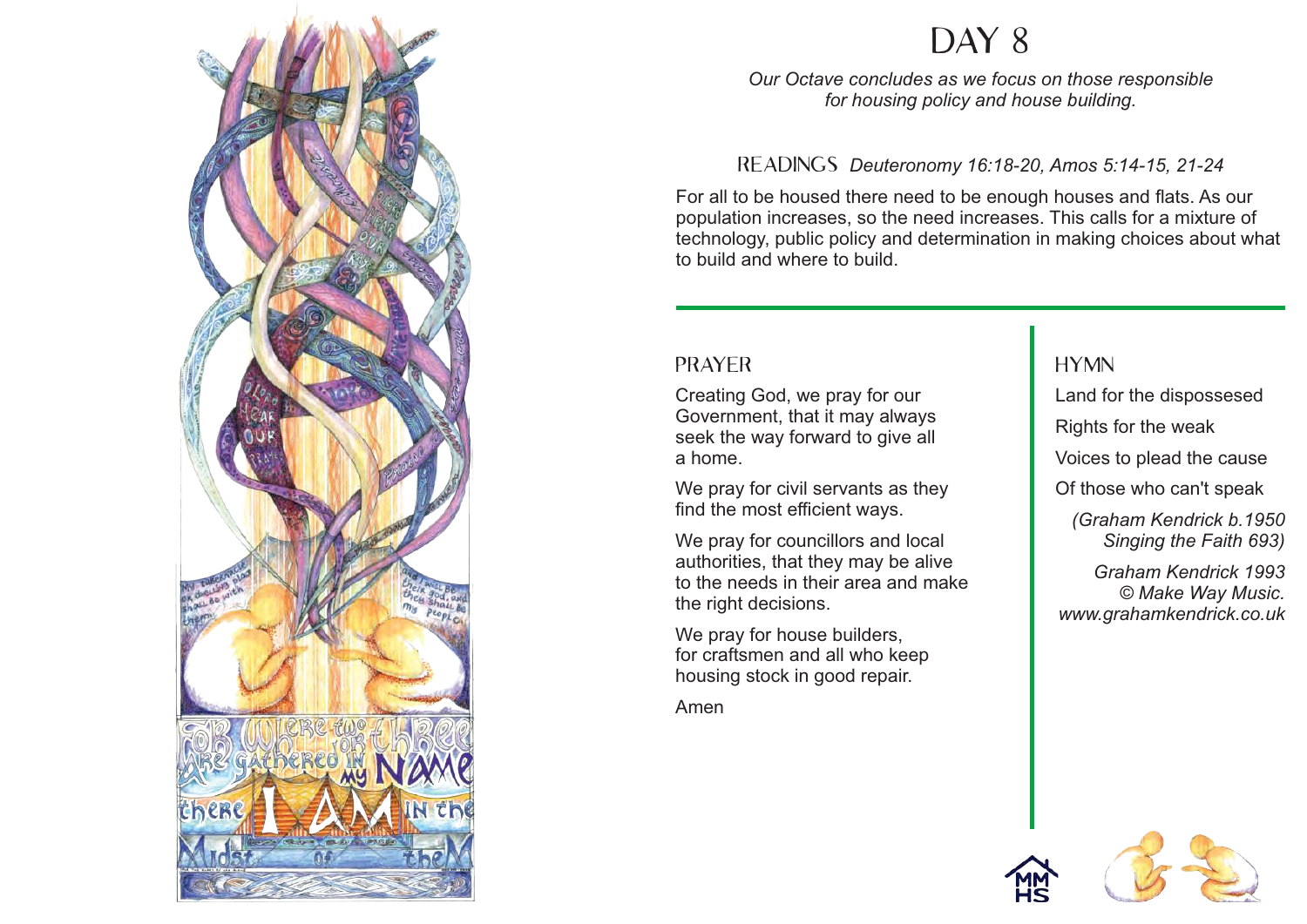*Today our focus looks to the wider world as we remember those* 

#### READING **Leviticus** 19:33-14

Nearly 69 million per de worldwide have been driven from their homes,<br>according to the United News Leader Street, this includes those who according to the United National Refugee Agency. This includes those fled war, violency. policy. This includes th have fled war, violence, political

These millions not only are  $\mathbf{W}$  and  $\mathbf{G}$  and  $\mathbf{G}$  are lost everything and are cut off from their

#### **PRAYER**

We pray for all those who settled in a place the v can

For those who are journeed oppression to find a new home

For those who have an ved place and wait with trepidation  $decision$  as to whether they where they have sought  $ref$ 

We pray that in our security understand their network who make judgements  $m$ wisdom and  $compe$  ision.

here

We pray that those who find  $\mathbf{r}$ haven may live as  $\frac{1}{4}$ their new home.

Amen

# $\sim$ *Our Octave concludes as we focus on those responsible*

Day 1

*who are refugees.*

#### ИN **Nere cross the** vded ways of life

 $W$  ire sound the cries of *race* and clan

 $\mathcal{L}$  we the noise selfish strife

We hear thy voice O Son of Man

*(Frank Mason North, 1850-1935, Hymns And Psalms 431)*

Readings *Deuteronomy 16:18-20, Amos 5:14-15, 21-24* ancient Christian practice of devoting eight days of prayer for a specific purpose. Other churches and organisations have also returned to this method in recent times. **The MMHS** *Octave* is a revival of an

> In this version, we offer the same template for each of our own eight days – a reading, a prayer and an extract from a hymn.

prayer pattern is the same, then you can 'wear' it project pattern to the earney then you can them it. seek the way for sealing the way forward the way for the with you're not used to wearing. If you're at ease with content. Hymn you're not assaint wealing. If you're at ease with the pattern, you can spend more time on the The idea behind such an approach is that if the

Octave should be comfortable clothing, not a straitjacket. One person might find the reading enough to open up the way of prayer for them. Another person might want to look up the whole the right decisions. *www.grahamkendrick.co.uk* hymn and that will expand the prayer topic for  $then.$ 

for craftsmen and all who keeps  $\sigma$ Start somewhere and finish somewhere. If you get lost in the middle, that's fine, too.

> Spend as little or as long a time on *Octave* as you feel is necessary. Prayer is all about letting your mind wander in the presence of God.

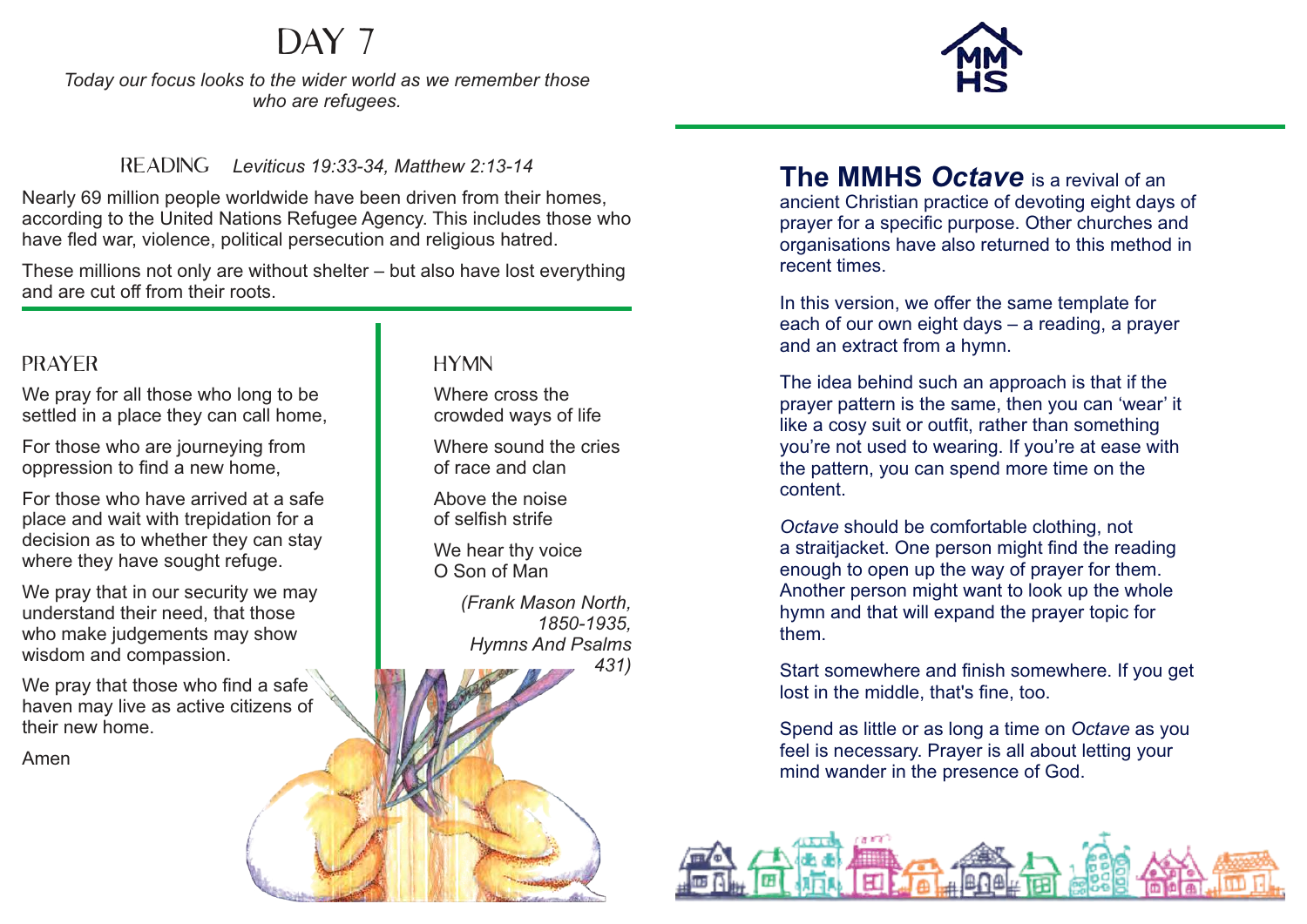# DAY 1

*Today we focus on ministers and families who live in the Society's properties.* 

#### Reading *Acts 4:32-35* Reading *Luke 10:29-37*

Here we find the driving force behind all that the Society does – especially verse 34, 'there was no one in the group who was in need'.

There are 750 homes occupied by ministerial families. Some presbyters and deacons are newly retired. They are just beginning the adventure of living and ministering as a supernumerary.

Others have been residents for a long time – the longest for 40 years. The properties are all over the UK – Channel Islands, Cornwall, The proporties are all even the Sixth Shahmer Islands, Schotthern Ireland, the North of Scotland and East Anglia.

Some residents are well and active, still able to support each other. Others have lost their partner. Others live with the burden of ill health and decreasing mobility, and are glad of support from those around them. showing their love, for

#### PRAYER<br>
UNIXER lower and care shown by the shown by the shown by the shown by the shown by the shown by the shown by the shown by the shown by the shown by the shown by the shown by the shown by the shown by the shown by the shown by the

medical staff who ease of the staff who ease of the staff who ease of the staff who ease of the staff who ease<br>The staff who ease of the staff who ease of the staff who ease of the staff who ease of the staff who ease of

We pray for all presbyters, deacons, wives, husbands, widows and widowers who are resident in an MMHS property.

Loving Lord, we thank you for the ministries – past, present and to come – of those who live in a Society property. We ask they may continue to feel the joy of their calling. May those who suffer be strengthened; those in need supported; those who are grieving comforted; those alloco who are grieving come<br>who are broken made whole.

May today bring joys, challenges, support and happiness. May all know that underneath are the everlasting arms.

## HYMN **By the WOMER**

as I have loved you

O loving Lord, who art forever seeking  $\mathbf{t}$  that you are my disciples. *(Anonymous, Singing The Faith 242)*

Those of thy mind, intent to do thy will,

Strong in thy strength, thy power and grace bespeaking,

Faithful to thee, through good report and ill.

*(William Vaughan Jenkins, 1868-1920, Hymns And Psalms 798)*

# DAY 6

*Today we focus on the senior management team and staff who work Today our focus looks outward, as we remember all at the Society's office in London. who are homeless.*

#### READING Matthew 8:18-20

About 320,000 people are homeless, claim the national charity Shelter. People become homeless for many different reasons. There are social causes, such as a lack of affordable housing, poverty and unemployment. Life events cause individuals to become homeless.

rent. People can become homeless when they leave prison, care or the army recepto can become nonlolece when any leave pheon, care or are anny with no home to go to. Many women have escaped a violent relationship. Many people become homeless because they can no longer afford the

And for many, the thyger can be a relationship breaking down, losing<br>job, mental or physical health problems, or substance misuse. Being job, montal of prijstoal hoaith probloms, of monicies can, in tant, make many or  $i$ <sub>c</sub>olved  $i$ O Lord I go homeless can, in turn, make many of these problems even harder to And for many, the trigger can be a relationship breaking down, losing a resolve.

#### $\mathbf{E} \mathbf{E}$  and  $\mathbf{E} \mathbf{E}$ property and administration of the set of  $\mathcal{P}$

We pray for all women, men, girls and boys who are homeless,

they are valued, and how much they Those who sleep in the open,  $\overline{\phantom{a}}$ in doorways, under bridges, on benches,

Those who can find shelter each night but have no daytime home,

 $t_{\rm max}$  and different situations and different situations and different situations and  $\tau$ Those who are estranged from family and are without family support,

Amen Those whose lives have crumbled.

We ask that we may not be complacent because we have a roof over our heads, but may work for housing justice through whatever means we can.

Amen

## **HYMN**

*Singing The Faith 550)* In life, no house, no home, my Lord on earth might have

*(Charles Wesley,* 

*277)*

In death, no friendly tomb, but what a stranger gave *(Samuel Crossman, 1624- 1683, Singing The Faith* 

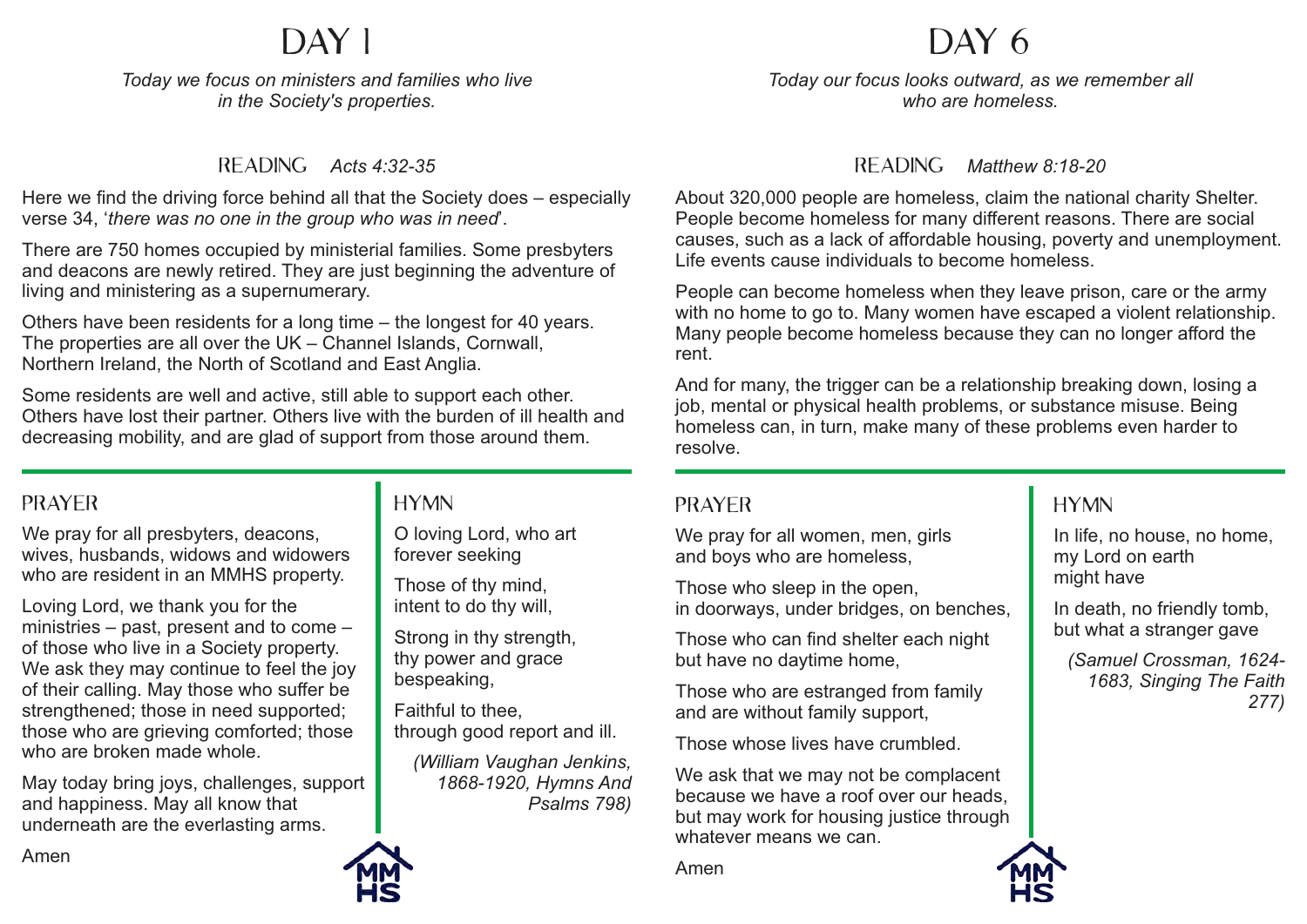# DAY 5

*Today our focus is on the people who care Today we focus on ministers and families who live for those in need. in the Society's properties.*

#### Reading *Luke 10:29-37* Reading *Acts 4:32-35*

Care is given in so many ways. In many instances, it is the person's paid employment. But often care is given by family, friends, and church groups as an outpouring of love. Without those who care, the quality of life of<br>many would be very much werse many would be very much worse. many would be very madir worde.

Around 6.5 million people are carers in the UK, according to CarersUK. They save the economy £132 billion every year.<br>————————————————————

#### **PRAYER** PRATER III TIMIN

Caring God, we give thanks for all who care, for family members selflessly showing their love, for medical staff who ease our lives, for the Christian our lives, for the Offitstia<br>love and care shown by local church, ministers, **the construction of the set of all** pastoral visitors and widows and widows and widows and widows and widows and widow others who show love as **the state in an I** part of their discipleship. Some residents are well and active residents are well about the support each other. The support each other web<br>Some residents are supported to support the support of the support of the support of the support of the support  $\frac{1}{2}$  are lost the burden of intervals in the burden of intervals in the burden of intervals in the burden of intervals in the burden of intervals in the burden of intervals in the burden of intervals in the burden of

We pray that the  $\blacksquare$  $compassion$  shown may  $\|\cdot\|$ ease burdens and remind **they** ask the all that underneath are the  $\blacksquare$ everlasting arms.

May today bring joys, challenges, support

and happiness. May all know that

Amen  $t_{\text{mon}}$  $m_{\rm H}$ 

#### Hymn  $T_{\rm D}$  and  $T_{\rm C}$  are all over the UK – Channel Islands, Cornel Islands, Cornel Islands, Cornel Islands, Cornel Islands, Cornel Islands, Cornel Islands, Cornel Islands, Cornel Islands, Cornel Islands, Cornel Islands,

A new commandment I give unto you

ramily members selliessly<br>showing their love for support of another showing their love of support of the manufacture of them. as I have loved you

> By this the world shall know by this the world shall kno<br>that you are my disciples.

> > *(Anonymous, Fribriyinous*,<br>Singing The Faith 242)

## DAY 2

*Today we focus on the senior management team and staff who work who are homeless. at the Society's office in London.*

#### Reading *Matthew 8:18-20* Reading *I Corinthians 12:12-27*

We find in this passage – especially verse 27, '*all of you are Christ's body and each one is a part of it*' – a reminder of the complex needs of the Society. Property is bought and sold, budgets are made and accounts are kept, all the houses have to be well maintained and many administrative tasks have to be undertaken to fulfil the Society's statutory and legal<br>obligations  $w_i$  to go to go to. Many women have escaped a violent relationship. obligations.

Many people become homeless become homeless because they can no longer afford they can no longer afford they can

## **PRAYER**

We pray for the Chief Executive, finance  $\begin{array}{|c|c|} \hline \end{array}$  Forth in thy name team, property team, operations team and **O** Lord I go edin, proporty todin, operations todin and  $\overline{a}$  of the problems even harder to pure an other contributors and conditions.

Prayer property, finance and administration of those who work for the Society. We ask that they may continue to know how much contribute to the happy lives of the Society's residents. May they have vision to take the Society in new directions, skills to meet the ever-changing needs, strength a knowledge of work well done.  $\overline{a}$ Loving Lord, we thank you for skills in they are valued, and how much they to cope with difficult situations and

Amen

#### **HYMN**

Forth in thy name O Lord I go My daily labour to pursue *(Charles Wesley,* 

 $\overline{\phantom{a}}$ In life, no house, no home, *1707-1788, Singing The Faith 550)*